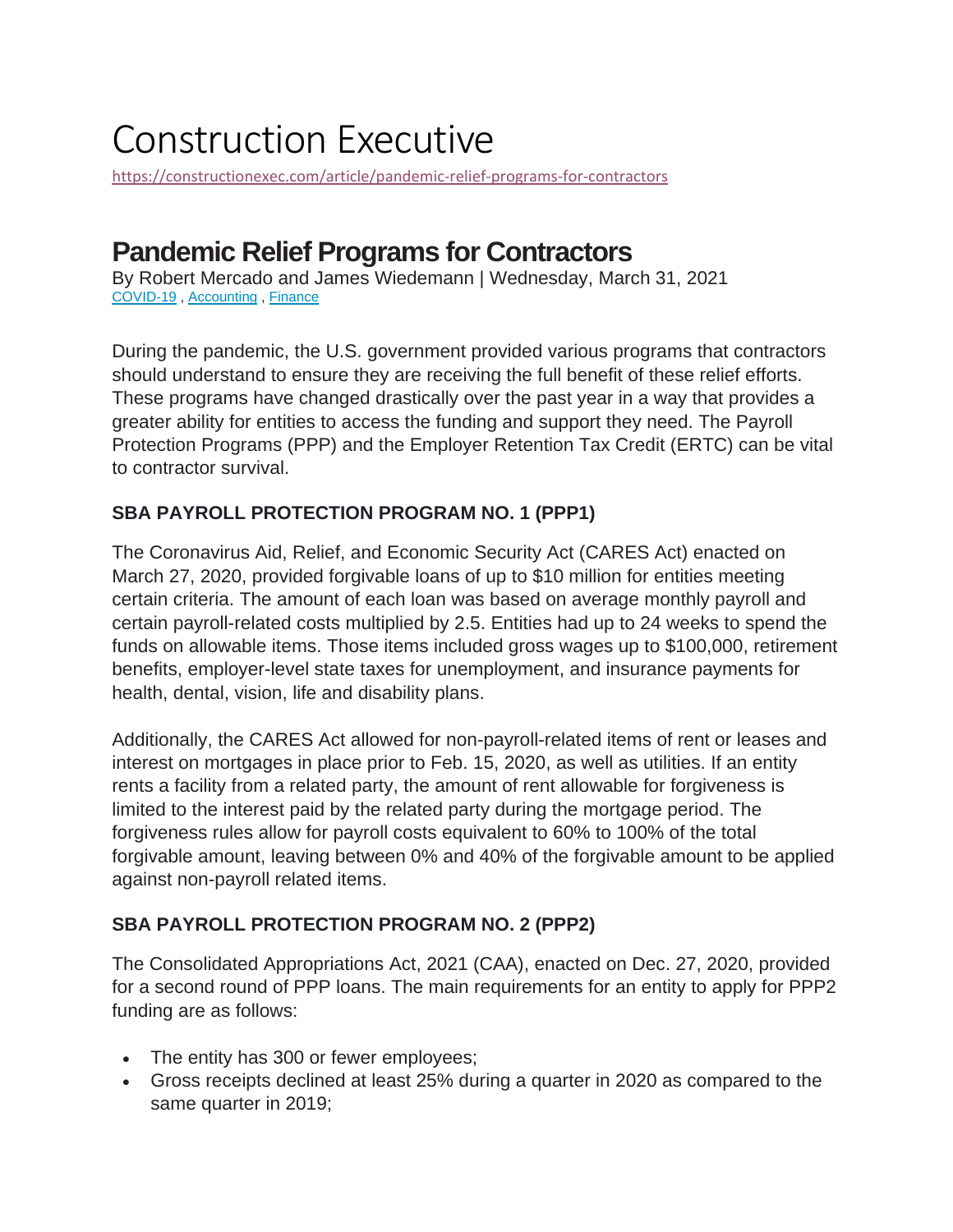- The entity is not owned by or is not itself a publicly traded company; and
- Foreign-owned entities are subject to certain restrictions.

For contractors that meet the above criteria, the PPP2 loan application is based on the same criteria as PPP1; however, the maximum amount of the loan has been reduced from \$10 million to \$2 million. All requirements for forgiveness in PPP1 have been carried forward. New costs have also been added to the non-payroll forgivable items, including certain operations costs, property damage costs, supplier costs and worker protection costs.

## **LOAN FORGIVENESS**

Many entities have deferred the application for forgiveness on PPP1 loans. The main reason for this has been the uncertainty that surrounded a good amount of the program. One major item was uncertainty about the taxability of forgiveness. This issue was resolved in the CAA, which made forgiveness of PPP1 and PPP2 loans non-taxable as relates to income and allows for the deduction of expenses relating to forgiveness. It's important to note that certain states are currently not following federal rules pertaining to the non-taxability of forgiveness, which could significantly impact entities doing business in those states.

#### **EMPLOYEE RETENTION TAX CREDIT**

The federal government has put into place another mechanism to assist employers with the cost of labor, known as the Employer Retention Tax Credit (ERTC). The ERTC allows entities to receive money back on their payroll tax filing if they meet certain criteria. For an entity with fewer than 100 employees to be allowed to take advantage of the ERTC, the entity must have a reduction of 50% or more in gross receipts in a quarter in 2020 as compared to the same quarter in 2019. Once this happens, an entity is allowed to take advantage of the ERTC on wages incurred in that quarter or any following quarters in 2020 compared to the same quarters of 2019, if those subsequent quarters have a reduction of gross receipts by 20% or more. In 2020, the credit is calculated as 50% of an employee's wages up to a gross wage of \$10,000 per employee, amounting to a maximum of \$5,000 per employee for 2020. For entities exceeding 100 employees, the ERTC would be taken against wages paid to employees if they were out sick or had to quarantine due to COVID-19.

For 2021, the requirements have changed, which could result in a significant number of entities that meet the criteria, compared to the ERTC of 2020. For 2021, all entities with fewer than 500 employees and have a reduction in gross receipts in excess of 20% for any quarter in 2021 compared to the same quarter in 2019 can take the ERTC. The calculation of the ERTC for each quarter is a credit of 70% of gross wages plus health care costs per employee, up to a maximum of \$10,000, amounting to \$7,000 of tax credit per employee per quarter.